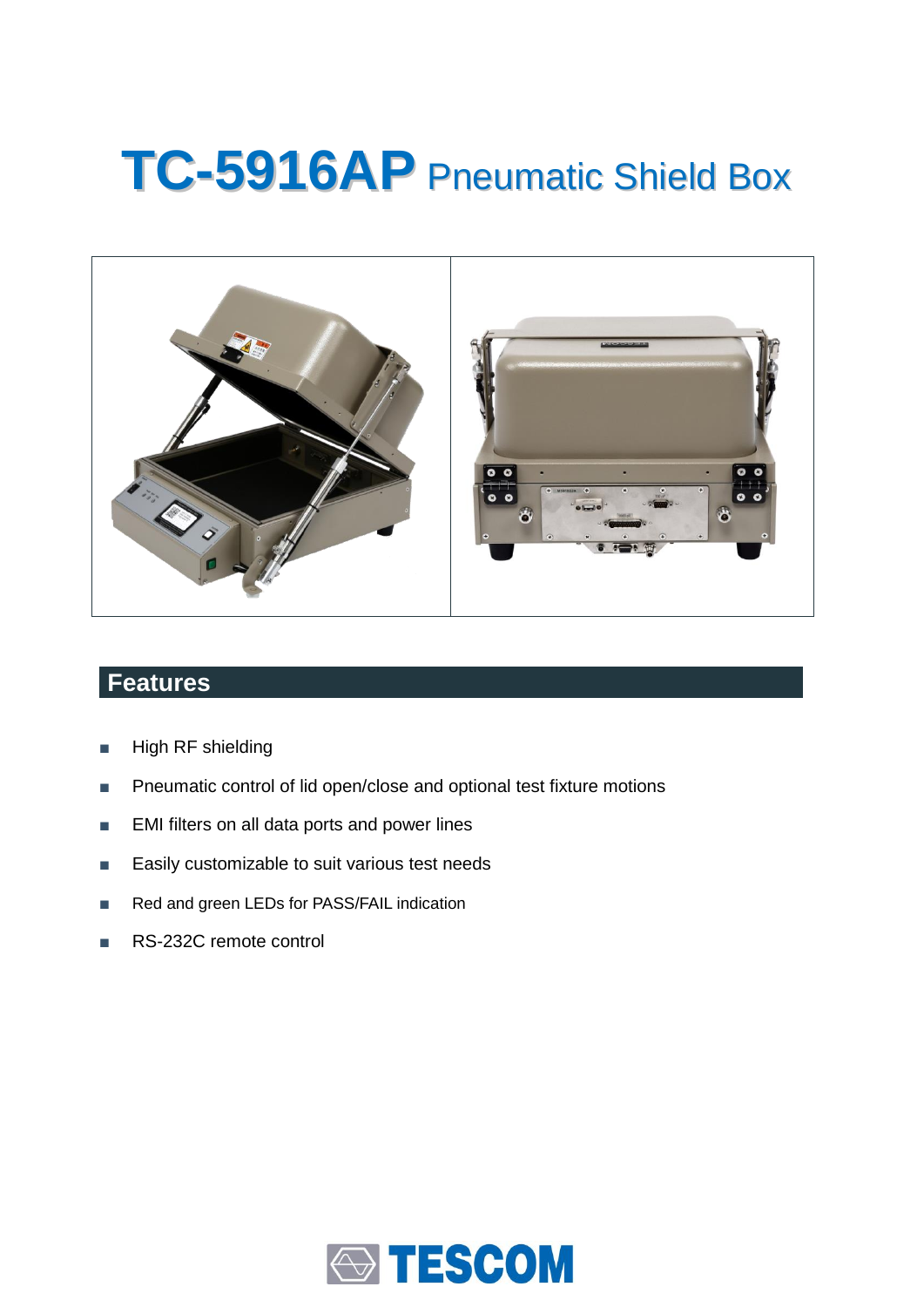## **Specifications**

| <b>Mechanical Specifications</b> |                                                               |  |
|----------------------------------|---------------------------------------------------------------|--|
| <b>Basic RF Connector</b>        | $Two(2) N(f)$ outside and $SMA(f)$ inside                     |  |
| <b>Line Voltage</b>              | 24 VDC, Max. 2 A                                              |  |
| <b>Remote Control</b>            | RS-232C, 3 wire, DB9(s)                                       |  |
| <b>Air Connection</b>            |                                                               |  |
| Main Connector                   | 6 mm OD hose, one-touch push-on fitting                       |  |
| <b>Fixture Control Connector</b> | 4 mm OD hose, one-touch push-on fitting                       |  |
| Input Air Pressure               | 5 to 10 bar                                                   |  |
| <b>Dimensions</b>                |                                                               |  |
| Inside                           | $328(W)$ x 298(D) x 206(H) mm                                 |  |
| Outside                          | 420(W) x 430(D) x 260(H) mm, lid closed. 430(H) mm, lid open. |  |
| Weight                           | Approx. 13 kg                                                 |  |
| *Packing                         |                                                               |  |
| Size                             | 480(W) x 545(D) x 365(H) mm                                   |  |
| Weight                           | Approx. 15 kg                                                 |  |

\* The size or weight of a package may vary depending on how the product is packed.

### **Typical RF Shielding**

The shielding effectiveness below is measured with blank panels mounted. Other I/O interface panel may result in different shielding effectiveness.

| Frequency<br>the contract of the contract of the | Shielding Effectiveness (dB) |
|--------------------------------------------------|------------------------------|
| 100 to 2000 MHz                                  | $> 70$ dB                    |
| 2000 to 3000 MHz                                 | $> 70$ dB                    |
| 3000 to 6000 MHz                                 | $>60$ dB                     |

# **Dimensions**

**TC-5916AP Inner Dimensions (WxDxH) : 328(W) x 298(D) x 206(H) mm** 



Copyright © 2020 Tescom Co., Ltd. All right reserved. *#927Unitechvil142,Ilsan-ro,Ilsandong-gu,Goyang-si,Gyeonggi-do,Korea [10442] TEL: 82-31-920-6600* **FAX: 82-31-920-6607** *[support@tescom.co.kr](mailto:support@tescom.co.kr) http://www.tescom.co.k*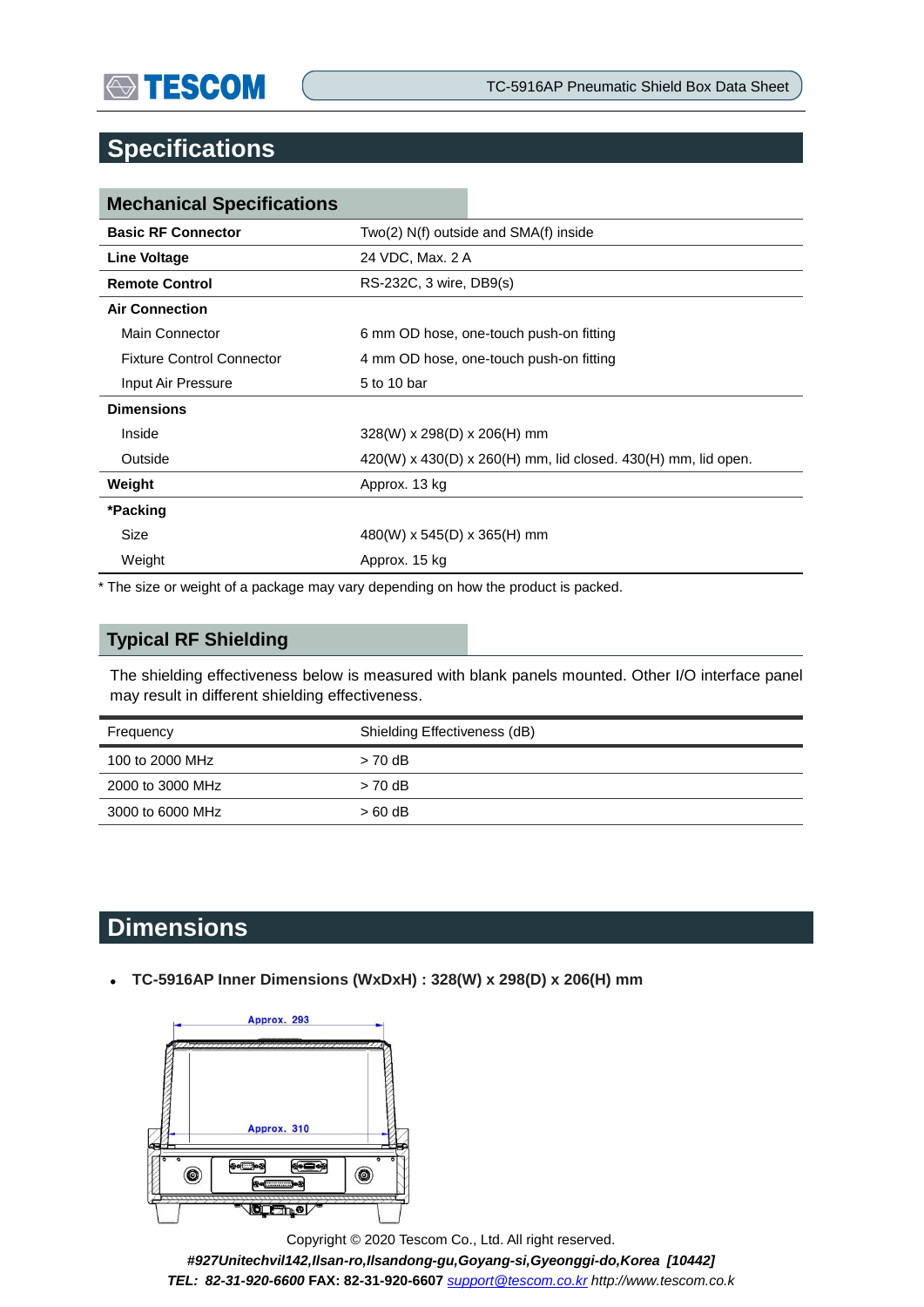



 **TC-5916AP Outer Dimensions (WxDxH) : 420(W) x 430(D) x 260(H) mm, lid closed. 430(H) mm, lid open.**



Copyright © 2020 Tescom Co., Ltd. All right reserved. *#927Unitechvil142,Ilsan-ro,Ilsandong-gu,Goyang-si,Gyeonggi-do,Korea [10442] TEL: 82-31-920-6600* **FAX: 82-31-920-6607** *[support@tescom.co.kr](mailto:support@tescom.co.kr) http://www.tescom.co.k*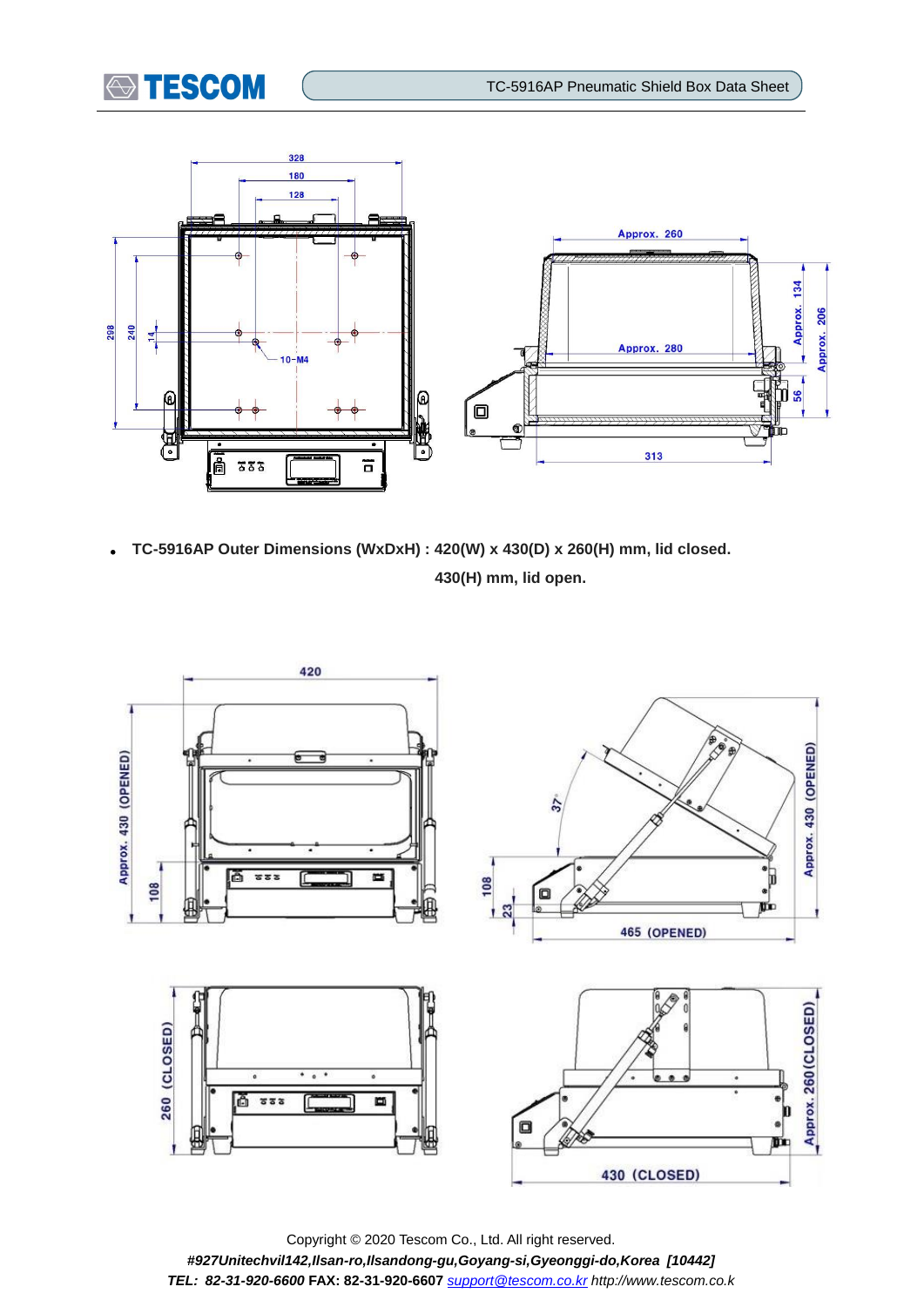# **Ordering Information**

| <b>Order Number</b> | <b>Description</b>                                        |  |
|---------------------|-----------------------------------------------------------|--|
|                     | <b>Preumatic Shield Box (including accessories below)</b> |  |
|                     | <b>Test Report</b>                                        |  |
| TC-5916AP           | RF Cable, SS-402, $N(m)$ to $N(m)$ 1 m, 1 pc              |  |
|                     | RS-232C Cable, DB9(p) to DB9(s) cable 2 m, 1 pc           |  |
|                     | Air Coupler, 1 pc                                         |  |
|                     | Switching Power Supply, 1 pc                              |  |

## **Pre-Configured I/O Interface Panel**

| <b>I/O Interface Panel</b>           | <b>Order Number</b> | <b>Configuration</b>                                                                                                                                                                                                |  |
|--------------------------------------|---------------------|---------------------------------------------------------------------------------------------------------------------------------------------------------------------------------------------------------------------|--|
|                                      | M591602A            | • One(1) DB25(p) outside and DB25(s) inside, 1000 pF pi<br>filter<br>• One(1) DB9(p) outside and DB9(s) inside, 100 pF pi filter<br>• One(1) USB 2.0 outside and inside                                             |  |
| Data Interface Panel                 |                     |                                                                                                                                                                                                                     |  |
| <b>Data Interface Panel</b>          | M591605A            | • One(1) DB25(p) outside and DB25(s) inside, 100 pF pi<br>filter<br>• One(1) DB9(p) outside and DB9(s) inside, 100 pF pi filter<br>• One(1) USB 2.0 outside and inside<br>• One(1) DC Power Jack outside and inside |  |
| OCHAR<br><b>Data Interface Panel</b> | M591632A            | • Two(2) N (f) ouside and SMA (f) inside<br>• One(1) DB9(p) outside and DB9(s) inside, 1000 pF pi<br>filter<br>• Four(4) USB 2.0 outside and inside<br>• One(1) RJ-45 outside and inside                            |  |
| Data Interface Panel                 | M5916135A           | • Four(4) N (f) ouside and SMA (f) inside<br>• Two(2) DB25(p) outside and DB25(s) inside, 100 pF pi<br>filter<br>• Two(2) USB 2.0 outside and inside                                                                |  |
|                                      | M5916145C           | • Five(5) SMA (f) ouside and SMA (f) inside                                                                                                                                                                         |  |
| Data Interface Panel                 |                     | • One(1) DB9(p) outside and DB9(s) inside, 1000 pF pi<br>filter<br>• Two(2) USB 2.0 outside and inside<br>• One(1) DC Power Jack outside and inside                                                                 |  |

Copyright © 2020 Tescom Co., Ltd. All right reserved. *#927Unitechvil142,Ilsan-ro,Ilsandong-gu,Goyang-si,Gyeonggi-do,Korea [10442] TEL: 82-31-920-6600* **FAX: 82-31-920-6607** *[support@tescom.co.kr](mailto:support@tescom.co.kr) http://www.tescom.co.k*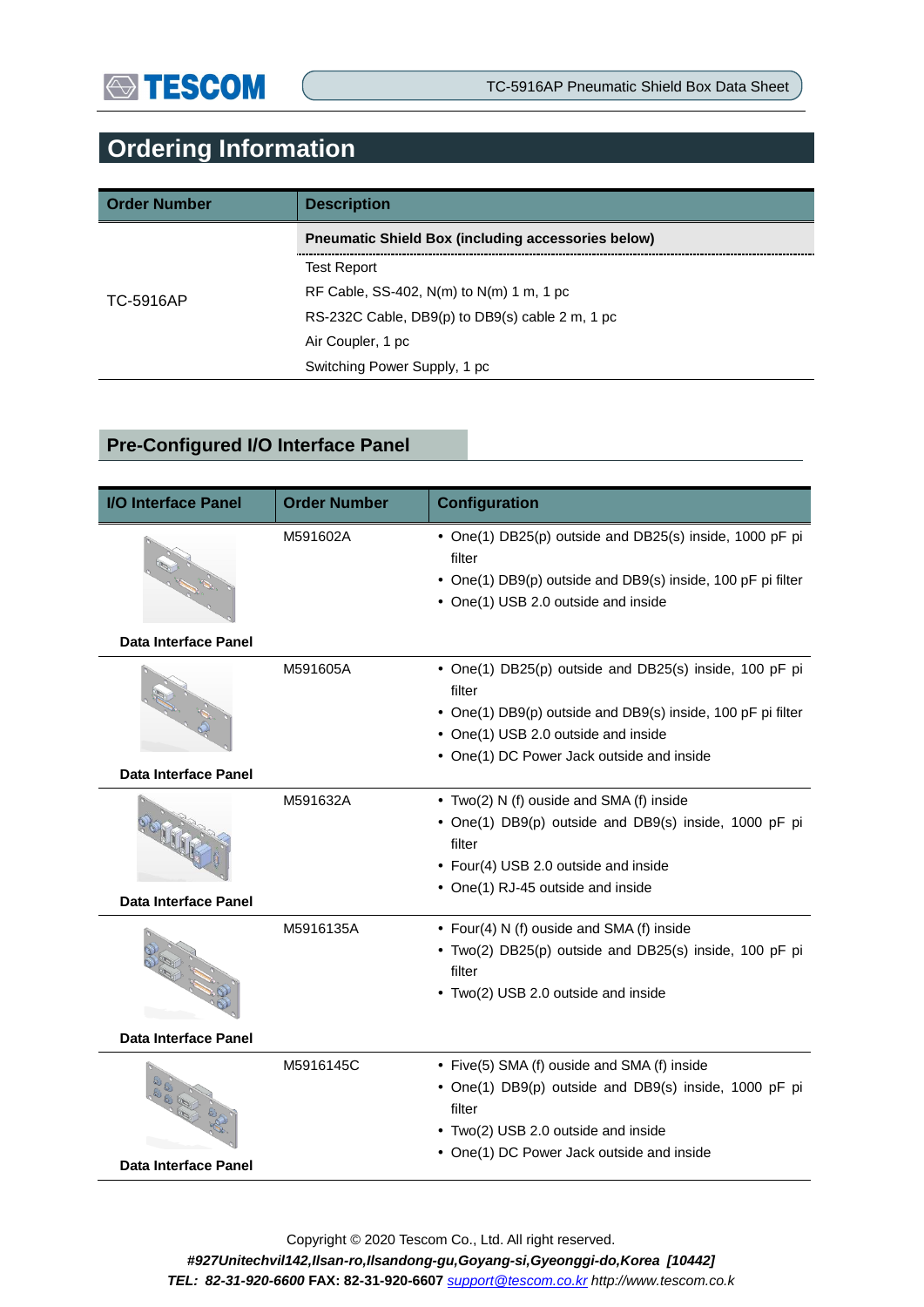#### **Custom I/O Interface Panel**

 Customized I/O interface panel is available by selecting and arranging I/O interfaces below. Please contact TESCOM sales team or your local distributor.

| <b>I/O Interface</b> | <b>Description /</b><br><b>Order Number</b> | <b>Typical Data Rate /</b><br><b>Line Voltage</b> | <i><b>*Typical Shielding</b></i> |
|----------------------|---------------------------------------------|---------------------------------------------------|----------------------------------|
|                      | DB25, 1000pF Pi Filter /                    | 3 Mbps / 100 VDC,                                 | >70 dB from 0.5 to 2 GHz         |
|                      | 3409-0009-1                                 | 5 Amps max                                        | >80 dB from 2 to 3 GHz           |
|                      |                                             |                                                   | >70 dB from 3 to 6 GHz           |
|                      | DB25, 100pF Pi Filter /                     | 10 Mbps / 100 VDC,                                | >50 dB from 0.5 to 2 GHz         |
|                      | 3409-0014-1                                 | 5 Amps max                                        | $>60$ dB from 2 to 3 GHz         |
|                      |                                             |                                                   | >60 dB from 3 to 6 GHz           |
|                      | DB9, 1000pF Pi Filter /                     | 3 Mbps / 100 VDC,                                 | $>70$ dB from 0.5 to 2 GHz       |
|                      | 3409-0008-1                                 | 5 Amps max                                        | >80 dB from 2 to 3 GHz           |
|                      |                                             |                                                   | >70 dB from 3 to 6 GHz           |
|                      | DB9, 100pF Pi Filter /                      | 10 Mbps / 100 VDC,                                | >50 dB from 0.5 to 2 GHz         |
|                      | 3409-0010-1                                 | 5 Amps max                                        | $>60$ dB from 2 to 3 GHz         |
|                      |                                             |                                                   | >60 dB from 3 to 6 GHz           |
|                      | USB 2.0 Filter /                            | 480 Mbps / 5 V, 500 mA /                          | $>60$ dB from 0.5 to 2 GHz       |
|                      | 3409-0018A-3                                | Max Current: 5 A                                  | >70 dB from 2 to 3 GHz           |
|                      |                                             |                                                   | >70 dB from 3 to 6 GHz           |
|                      | USB 3.1 Gen 1 Filter (Active)/              | 5000 Mbps/ 5 V, 600 mA /                          | >80 dB from 0.5 to 2 GHz         |
|                      | 3409-0042A-2                                | Max Current: 1.5 A                                | >80 dB from 2 to 3 GHz           |
|                      |                                             |                                                   | >75 dB from 3 to 6 GHz           |
|                      | RJ-45 Filter /                              | 1 Gbit/s Copper-Line                              | $>60$ dB from 0.5 to 2 GHz       |
|                      | 3409-0022A                                  | Ethernet (1000 BASE-T)                            | >70 dB from 2 to 3 GHz           |
|                      |                                             |                                                   | >70 dB from 3 to 6 GHz           |
|                      | DC Power Adaptor /                          | 50 VDC,                                           | >70 dB from 0.5 to 2 GHz         |
|                      | 3406-0004A                                  | 3 Amps max                                        | >80 dB from 2 to 3 GHz           |
|                      |                                             |                                                   | >80 dB from 3 to 6 GHz           |
|                      | DC Power Adaptor                            | 50 VDC,                                           | >70 dB from 0.5 to 2 GHz         |
|                      | (Banana Jack Type) /                        | 10 Amps max                                       | >80 dB from 2 to 3 GHz           |
|                      | 3406-0005A, 3406-0006A                      |                                                   | >80 dB from 3 to 6 GHz           |
|                      | AC Power Adaptor /                          | 250 VAC,                                          | >70 dB from 0.5 to 2 GHz         |
|                      | 3103-0009A                                  | 7 Amps max                                        | >80 dB from 2 to 3 GHz           |
|                      |                                             |                                                   | >80 dB from 3 to 6 GHz           |

| <b>I/O</b> Interface | <b>Description /</b><br><b>Order Number</b> | Frequency Range / Impedance / V.S.W.R     |
|----------------------|---------------------------------------------|-------------------------------------------|
|                      | RF, N-SMA Connector /<br>3408-0038          | From DC to 6 GHz / 50 $\Omega$ / 1.15 max |
|                      | RF, SMA-SMA Connector /<br>3408-0039        | From DC to 8 GHz / 50 $\Omega$ / 1.15 max |